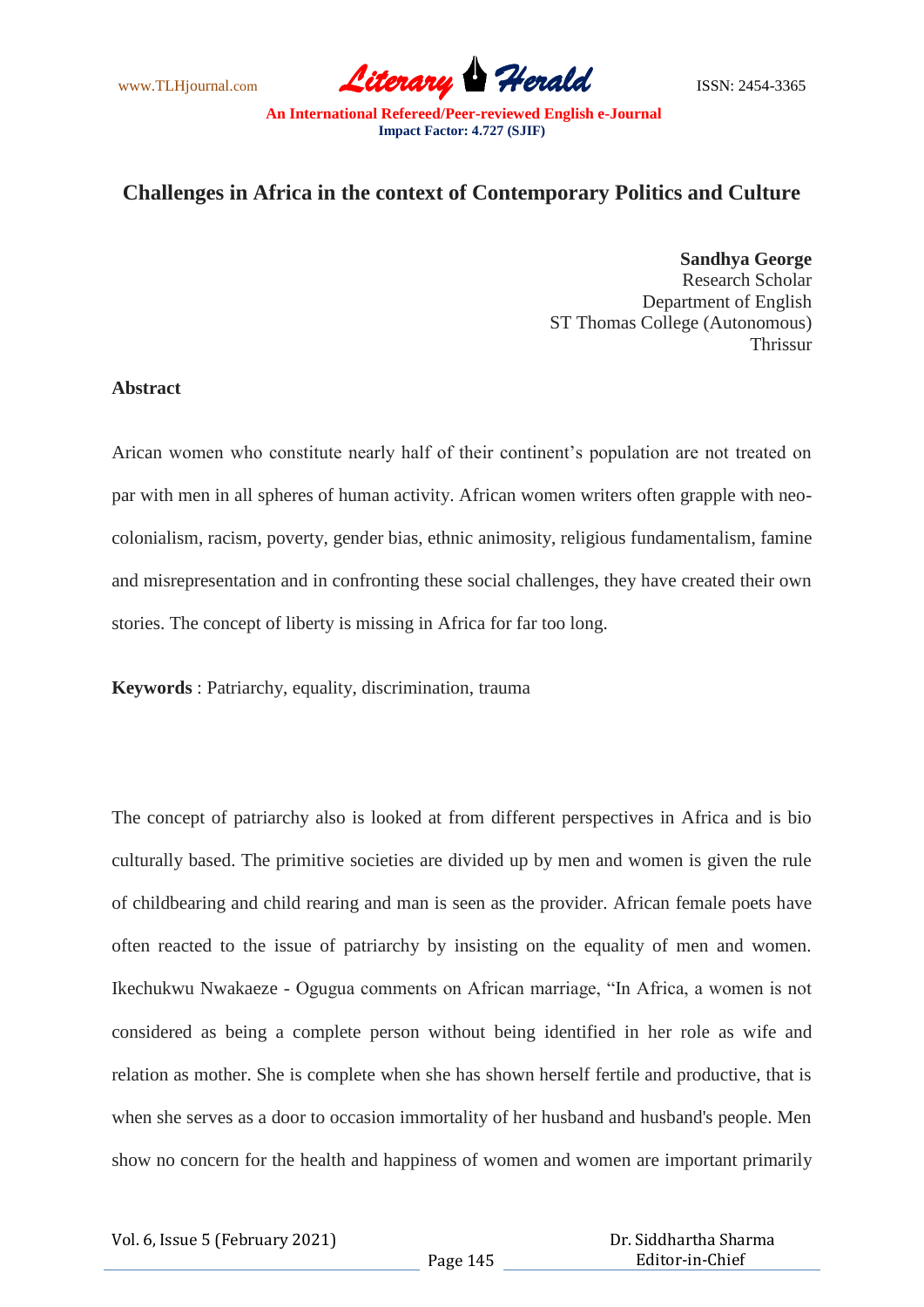www.TLHjournal.com **Literary Herald Herald** ISSN: 2454-3365

**An International Refereed/Peer-reviewed English e-Journal Impact Factor: 4.727 (SJIF)**

as sex objects. The impression of men's insensitive attitude to women makes a sweeping generalization about the character of man. African society sees nothing wrong in a husband beating up his wife. Physical assault in women, verbal abuse, emotional outburst and disrespect shows the inequality experienced by women. The marital violence and the violence in the patriarchal order creates the atmosphere of women's oppression in vivid ways."(557)

The pain over the pregnant period of a woman is reflected in this lines "And now I was beginning to feel sharp pains in me and mama saying they are labour pains.. would it be a boy, I thought with intensified wonder, how proud his father would be or would it be a girl, someone I could teach to be just like me." (208) Patriarchy is deeply entrenched in the African blood and the patriarchal burden of dominance is a lament for Africa. The principles of equality, liberty and justice are missing in their economic, social and private lives. Marginalization, mental torture and the biological superiority of one race over the other is seen in Africa. The bleak, pessimistic outlook in Africa and the anguish, and pain of African people are evident. The blatant corruption of the members of the ruling class, rivalry between the ruling class in Africa initiate class conflict in Africa. Both the political class and the intellectual elite are themselves seen as nationalists and the rift between the intellectual elite and the politicians have deepened over time. The tension between the ruling class, unremitting presence of poverty, high crime rates and unemployment is identified as the unfortunate plight of Africa. There are novelists who prominently wrote about the dehumanization and oppression faced by women in the country. Frantz fanon in his book *Wretched of the earth* explains "In the colonial context in Africa, nothing was truer than this fact, especially since colonialism maintained and imposed its power through violence"(211).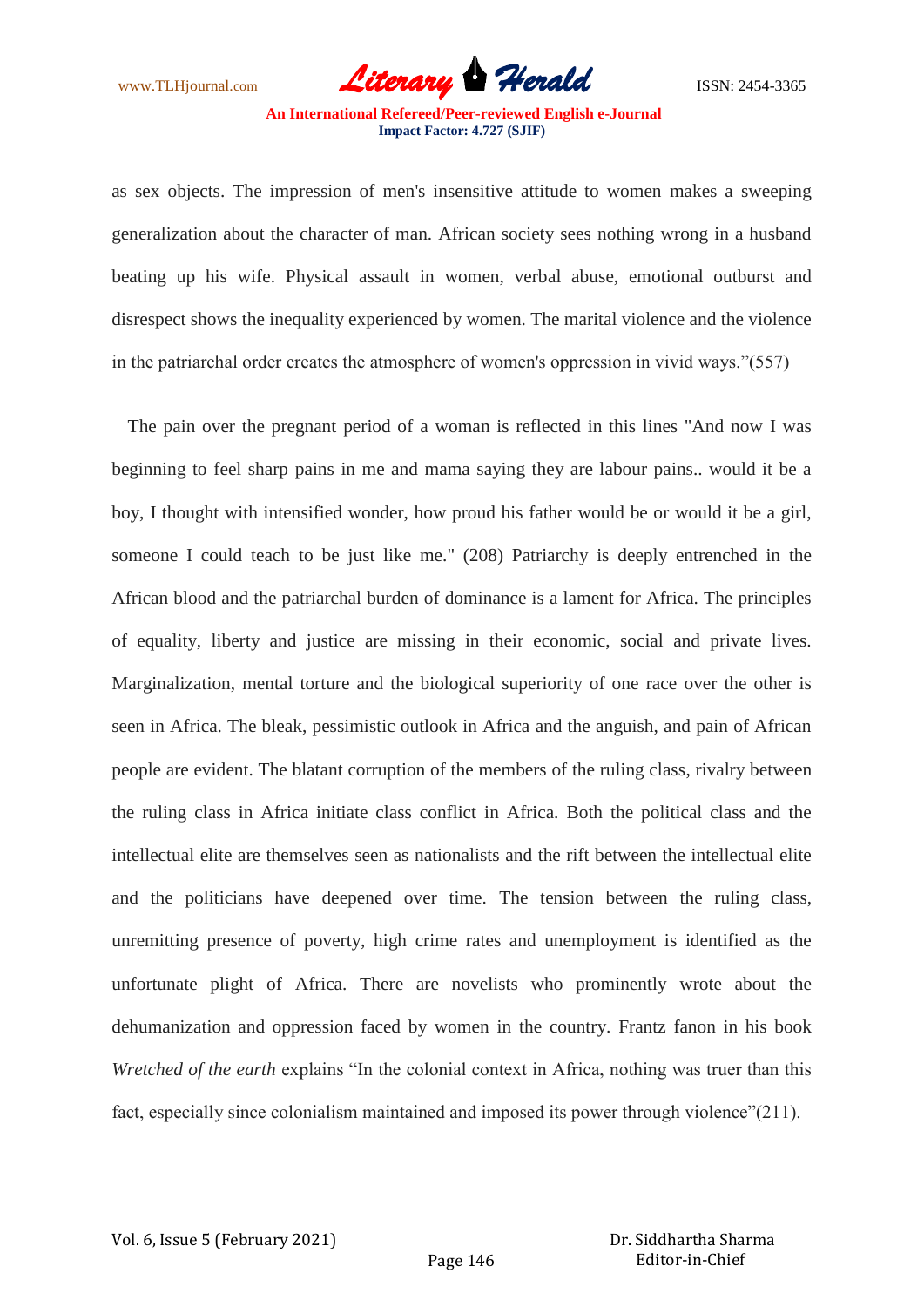www.TLHjournal.com **Literary Herald Herald** ISSN: 2454-3365

**An International Refereed/Peer-reviewed English e-Journal Impact Factor: 4.727 (SJIF)**

According to World health organisation, violence affects millions of women in Africa. In 2005 study on women's health and domestic violence, WHO found that 50% of women in Tanzania and 71% of women in Ethiopia reported violence by husbands or intimate partners. Amnesty International reports that about one woman is killed by her husband or boyfriend every six hours in Africa. Men tend to view violence as a way to solve family conflicts. The plight of African women is so severe and as women are poor and uneducated, the blend of dependence and subjugation makes it very difficult for them. The committee on the Elimination of Discrimination against Women (CEDAW) was officially established in 1992 and the committee asked government to identify the customs and practices that causes violence against women. In Africa, men and women legislators together helped to pass the domestic violence act 1998. Law enforcement and mechanisms, including police officers, judges, lawyers, immigration officials, and social workers are trained to respond to the gender discrimination and harassment against women. Ms Kaba, argues that we have to get more women to know their legal rights. We have to teach our people why it is important to protect women and how it benefits the entire community when women are afforded better protection. Domestic violence is a problem affecting the whole community and it is the responsibility of the society as well as the government to take action to eliminate it. Peace building and rehabilitation programs for promoting Human Rights is needed to strengthen Africa.

## **Work Cited**

- Collins, Hill. *Black Feminist Thought*. Routledge Publishers, 2009.
- Davis, A.Y. *Women, Race, and Class*. Random House, 1983
- De Beauvoir, S. *The Second Sex*. Vintage, 1997.

Vol. 6, Issue 5 (February 2021)

 Dr. Siddhartha Sharma Editor-in-Chief